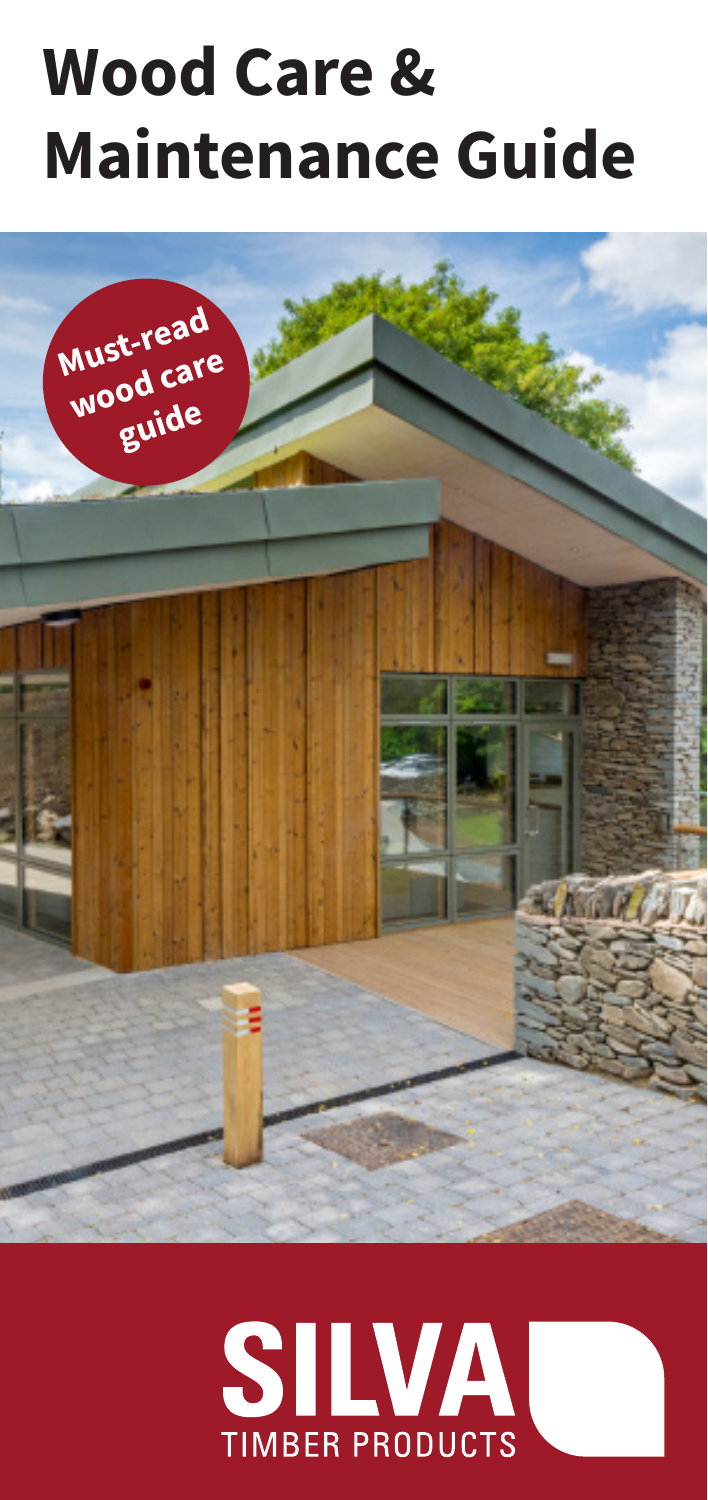# **Getting the best from your exterior wood**

Congratulations! By ordering wood care products you've taken an important step in ensuring your wood is protected from the elements.

This guide breaks down the wood protection routine into three stages - Preparation, Application and Maintenance.



# **Preparation - Sanding**

The secret to a perfect finish is to sand the surface prior to coating to open the wood grain. Sanding allows more stain to penetrate into the wood, providing an even, consistent and long-lasting finish. Studies have proven that sanding can extend the life of a coating by up to three times compared to a smooth non-sanded surface.

#### **Remove mill glaze**

Mill glaze occurs when heat from the planing and kiln drying processes causes a glaze-like coating to form. Mill glaze can be removed by sanding to open up the wood surface so the coating will penetrate more readily.

#### **Create an even surface**

Sanding removes any minor differences in level and surface texture that may not be immediately visible. Sanding creates a smooth flat surface that allows the stain to penetrate evenly, prevents dirt and moisture accumulation and allows for even wear.



*Example of a patchy coating where the timber was not sanded prior to coating application.*



## **'Agitating' the coating**

The organic compounds within the coating may separate if left to rest over a period of time. This can leave active deposits at the base of the tin which need to be thoroughly mixed in to obtain optimal results. Before applying, ensure you agitate the contents at the base of the tin with a drill mixer, or a broad stick of aproximately 25-50mm. Mix in a random motion rather than circular to mix in as much of the contents as possible - the longer you spend mixing, the better the end result so it is worth the extra elbow-grease!





bottom of the tin



Colour of coating before mixing

Coating should be smooth in consistency

#### **Combine all containers together**

Manufacturers recommend blending tins together for multitin jobs to ensure colour consistency. Use a larger container and decant unused coating back into tins to store for future maintenance.



Sanding tips For the best results it is recommended to use a random orbital sander with 60 grit sandpaper.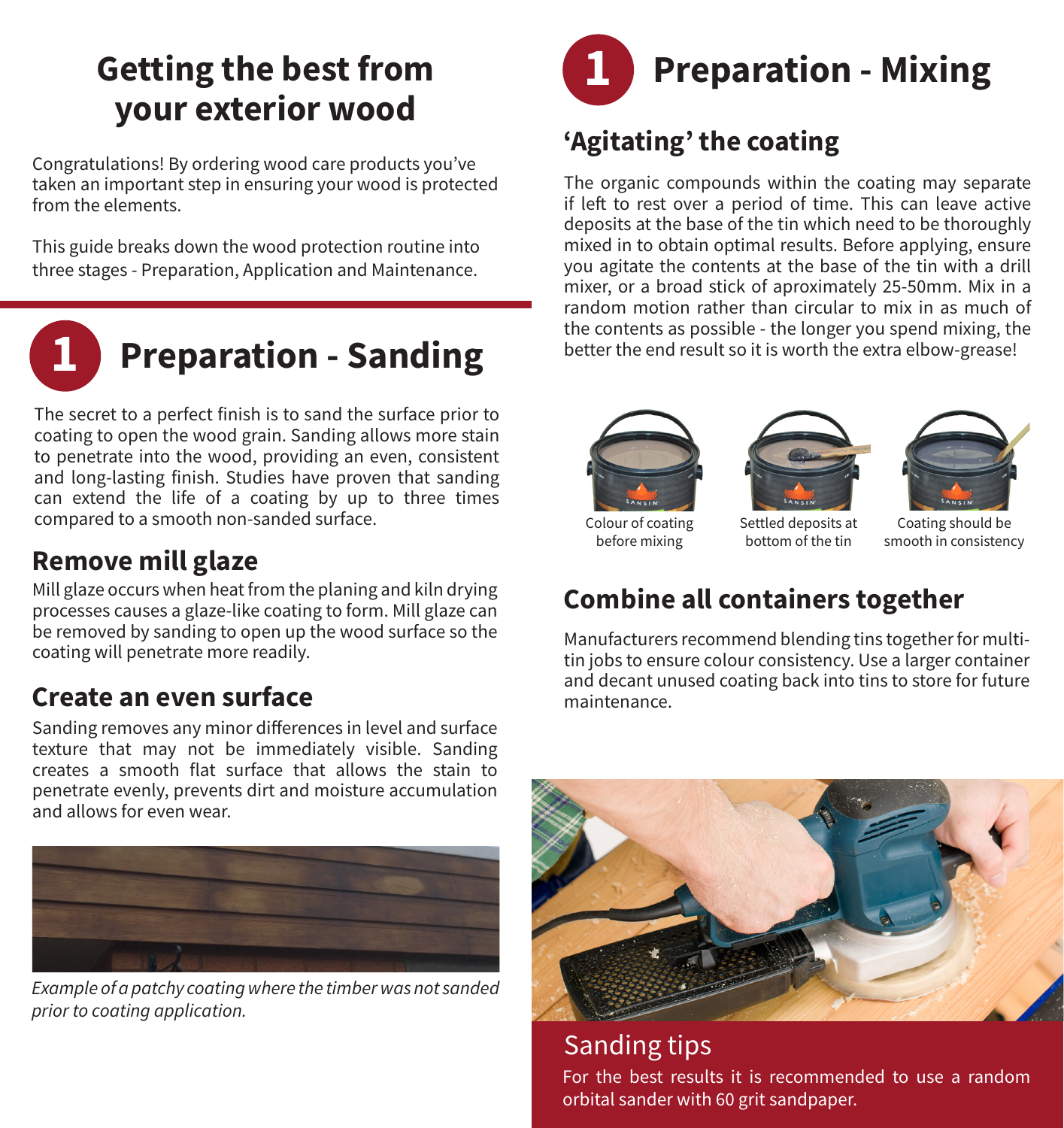#### **Deeper penetration of coatings**

Along with removing mill glaze, excess fibre and uneven **3** surfaces, sanding opens up the pores, allowing coatings to penetrate deeper into the cell structure of the wood.

## **Application 2**

#### **Using the correct brush**

Brush size is always down to personal preference but we find a 2 inch (50mm) brush is the most effective for applying to wood as it provides you with more control than a wider brush.

For water based stains always use a quality synthetic brush. This allows for a better uptake of the coating and flow when applying. Oil based stains can be applied using either a synthetic or natural bristled brush.

Always resist the temptation to buy low-cost brushes. It is better to buy one really good brush and look after it than a set of low-quality budget brushes.

### **Applying the coating**

Generally the application of the coating is the simplest part of the finishing process, and also the most rewarding.

The recommended application can vary depending on your chosen coating. For best results always read and follow the maufacurers instructions and product data sheets.

Silva Timber hold further technical data information on all our wood care products at www.silvatimber.co.uk.

### **Coating all sides**

For new applications it is recommended to coat all sides for maximum protection. Any area which could allow moisture ingress should be coated to form a protective layer.

Exposed end grain or fresh cuts are particularly prone to moisture ingress and should be adequately protected with wood coatings or an end grain wax sealer.



#### **Look after your project**

Regular brushing and occasional washing away of leaves, soil or debris will keep your wood surface clean and defend against algae growth.

Cleaning also provides a good opportunity to inspect the coating. Any areas which are seen to be discoloured, scratched or failing should be dealt with quickly to avoid any further performance issues.

#### **How long will it last?**

This is a difficult question to answer as there are so many factors to take into consideration. The design and orientation of the building, wood species, preparation taken, exposure to sunlight, exposure, foot traffic, general cleaning and how translucent the finish is, among other variables, will all influence the life of the coating.

Typical Maintenance Cycles: Clear finish - 9-18 months Semi transparent finish - 3-6 years Opaque finish - 10-15 years

Maintenance life cycles are detailed on the product tin and at www.silvatimber.co.uk but it is always advisable to regularly inspect your application on a seasonal basis.